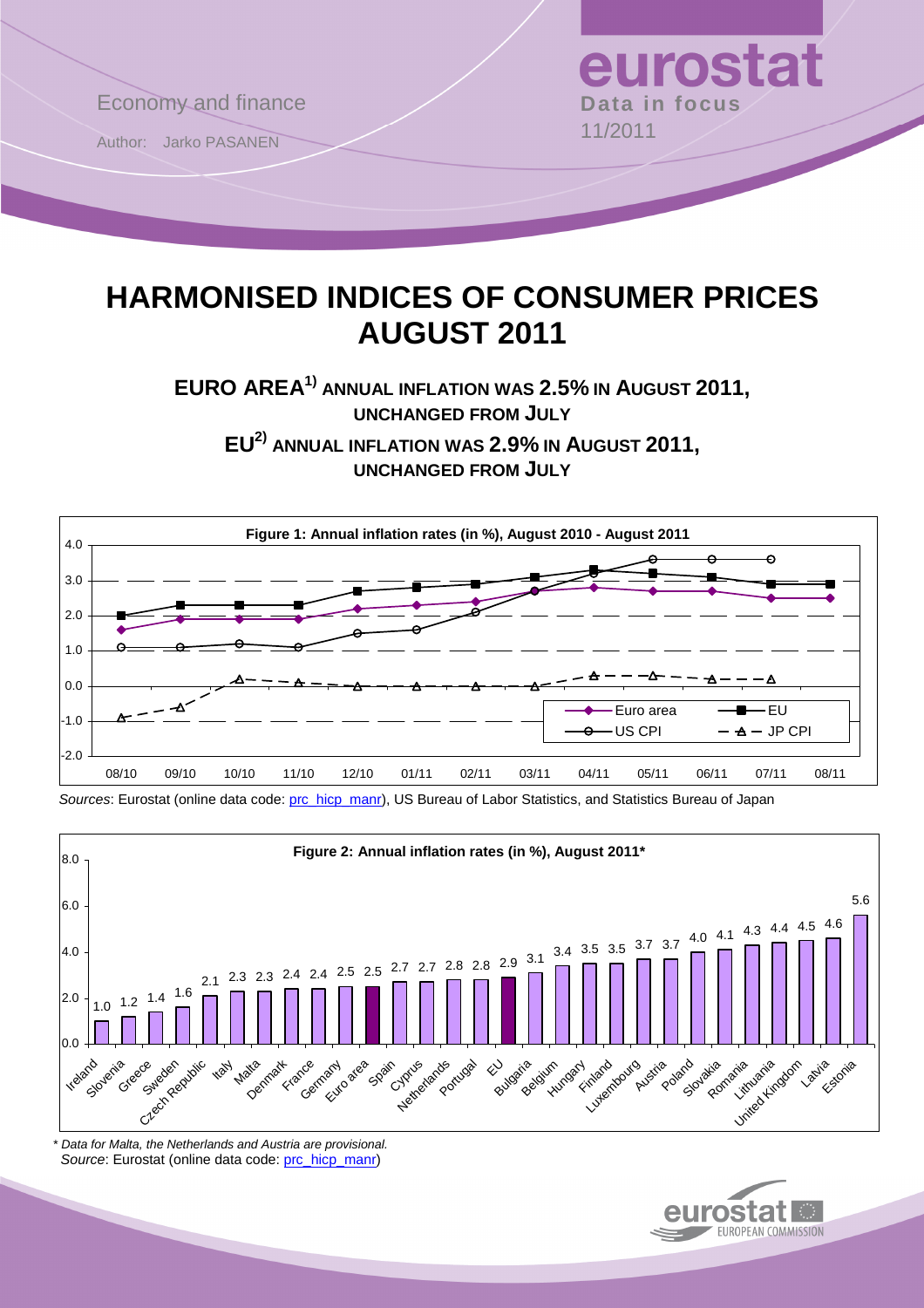|                  | Annual                   | <b>Monthly Indices</b> |                    |             |                    |             |             |             |             |             |             |             |             |  |
|------------------|--------------------------|------------------------|--------------------|-------------|--------------------|-------------|-------------|-------------|-------------|-------------|-------------|-------------|-------------|--|
|                  | average<br>index<br>2010 | Sep<br>2010            | <b>Oct</b><br>2010 | Nov<br>2010 | <b>Dec</b><br>2010 | Jan<br>2011 | Feb<br>2011 | Mar<br>2011 | Apr<br>2011 | May<br>2011 | Jun<br>2011 | Jul<br>2011 | Aug<br>2011 |  |
| Belgium          | 111.40                   | 112.24                 | 112.39             | 112.52      | 113.16             | 111.84      | 114.33      | 114.82      | 115.20      | 115.40      | 115.74      | 114.19      | 115.94      |  |
| Germany          | 108.4                    | 108.5                  | 108.6              | 108.7       | 110.0              | 109.4       | 110.1       | 110.8       | 111.1       | 110.9       | 110.9       | 111.4       | 111.4       |  |
| Estonia          | 126.95                   | 128.21                 | 128.92             | 129.32      | 129.94             | 129.91      | 130.78      | 131.84      | 132.90      | 133.42      | 133.22      | 133.96      | 134.33      |  |
| Ireland          | 105.4                    | 105.4                  | 105.5              | 105.3       | 105.5              | 105.2       | 106.1       | 106.6       | 106.9       | 106.9       | 106.7       | 106.5       | 106.7       |  |
| Greece           | 117.68                   | 119.38                 | 119.54             | 119.78      | 120.37             | 119.19      | 117.60      | 121.37      | 122.17      | 122.44      | 122.19      | 120.51      | 118.80      |  |
| Spain            | 112.90                   | 113.54                 | 114.05             | 114.41      | 115.04             | 113.54      | 113.65      | 116.33      | 117.35      | 117.21      | 116.99      | 115.62      | 115.58      |  |
| France           | 108.79                   | 108.91                 | 109.07             | 109.22      | 109.75             | 109.44      | 109.97      | 110.93      | 111.33      | 111.41      | 111.50      | 110.95      | 111.58      |  |
| Italy            | 110.6                    | 111.0                  | 111.8              | 111.8       | 112.2              | 110.4       | 110.6       | 113.0       | 114.1       | 114.3       | 114.4       | 112.4       | 112.8       |  |
| Cyprus           | 112.02                   | 113.55                 | 114.19             | 113.35      | 113.12             | 112.72      | 113.16      | 114.33      | 115.91      | 116.64      | 117.50      | 115.32      | 115.51      |  |
| Luxembourg       | 113.10                   | 113.84                 | 113.97             | 114.13      | 114.67             | 114.27      | 116.02      | 117.00      | 117.42      | 117.56      | 117.48      | 116.40      | 118.02      |  |
| Malta            | 112.37                   | 114.57                 | 113.89             | 112.21      | 112.76             | 111.31      | 111.01      | 112.69      | 115.11      | 116.57      | 117.14      | 116.84      | 118.12p     |  |
| Netherlands      | 107.56                   | 107.96                 | 108.22             | 108.06      | 107.77             | 107.68      | 108.67      | 110.21      | 110.82      | 110.99      | 110.30      | 110.06      | 110.16p     |  |
| Austria          | 109.53                   | 109.78                 | 110.18             | 110.18      | 110.93             | 110.86      | 111.75      | 113.11      | 113.78      | 113.68      | 113.64      | 113.23r     | 113.38p     |  |
| Portugal         | 108.85                   | 109.27                 | 109.65             | 109.73      | 110.15             | 110.68      | 110.62      | 112.41      | 113.03      | 112.92      | 112.71      | 112.85      | 112.38      |  |
| Slovenia         | 115.62                   | 115.71                 | 115.88             | 116.22      | 116.39             | 115.88      | 115.92      | 117.51      | 118.37      | 119.35      | 118.58      | 117.31      | 117.62      |  |
| Slovakia         | 112.21                   | 112.27                 | 112.30             | 112.62      | 112.90             | 115.23      | 115.56      | 116.02      | 116.57      | 116.95      | 116.89      | 116.69      | 116.84      |  |
| Finland          | 110.49                   | 110.77                 | 111.23             | 111.48      | 112.07             | 112.51      | 113.36      | 114.02      | 114.23      | 114.06      | 114.35      | 113.86      | 114.10      |  |
| Euro area        | 109.84                   | 110.19                 | 110.52             | 110.62      | 111.29             | 110.50      | 110.96      | 112.47      | 113.10      | 113.11      | 113.10      | 112.41      | 112.62p     |  |
| <b>Bulgaria</b>  | 136.58                   | 137.25                 | 137.50             | 138.24      | 139.30             | 139.94      | 140.71      | 141.27      | 141.14      | 141.29      | 140.85      | 141.36      | 141.17      |  |
| Czech Republic   | 113.7                    | 113.8                  | 113.5              | 113.7       | 114.3              | 115.2       | 115.2       | 115.4       | 115.6       | 116.3       | 116.2       | 116.5       | 116.4       |  |
| Denmark          | 110.8                    | 111.5                  | 111.4              | 111.5       | 111.6              | 111.7       | 112.8       | 113.5       | 114.0       | 114.2       | 113.9       | 113.9       | 113.8       |  |
| Latvia           | 137.91                   | 138.31                 | 138.75             | 138.99      | 139.20             | 140.96      | 141.35      | 142.31      | 143.87      | 144.49      | 144.85      | 144.59      | 144.03      |  |
| Lithuania        | 128.60                   | 129.06                 | 129.57             | 129.52      | 130.51             | 131.05      | 131.15      | 132.44      | 133.81      | 134.86      | 134.73      | 134.44      | 133.97      |  |
| Hungary          | 129.70                   | 129.86                 | 130.37             | 130.64      | 131.18             | 132.35      | 132.87      | 134.25      | 135.21      | 135.46      | 135.15      | 134.76      | 134.60      |  |
| Poland           | 115.6                    | 115.9                  | 116.3              | 116.5       | 116.9              | 118.1       | 118.3       | 119.4       | 120.0       | 120.6       | 120.2       | 119.9       | 119.9       |  |
| Romania          | 135.17                   | 137.53                 | 138.29             | 139.02      | 139.76             | 140.85      | 141.94      | 142.80      | 143.75      | 144.06      | 143.64      | 143.13      | 142.64      |  |
| Sweden           | 110.80                   | 111.02                 | 111.38             | 111.59      | 112.27             | 111.27      | 111.81      | 112.25      | 112.63      | 112.66      | 112.30      | 111.99      | 111.92      |  |
| United Kingdom   | 114.5                    | 114.9                  | 115.2              | 115.6       | 116.8              | 116.9       | 117.8       | 118.1       | 119.3       | 119.5       | 119.4       | 119.4       | 120.1       |  |
| EU               | 111.77                   | 112.16                 | 112.49             | 112.66      | 113.39             | 112.93      | 113.44      | 114.69      | 115.39      | 115.49      | 115.43      | 114.90      | 115.14p     |  |
| Iceland          | 152.79                   | 152.76                 | 153.84             | 153.78      | 154.44             | 152.55      | 154.68      | 156.11      | 157.78      | 160.28      | 160.75      | 160.40      | 160.61      |  |
| Norway           | 111.8                    | 111.5                  | 111.6              | 111.8       | 113.3              | 112.4       | 113.0       | 113.4       | 114.1       | 113.8       | 113.3       | 112.9       | 112.1       |  |
| EEA <sup>3</sup> | 111.80                   | 112.18                 | 112.51             | 112.68      | 113.42             | 112.95      | 113.47      | 114.71      | 115.41      | 115.50      | 115.43      | 114.91      | 115.14p     |  |
| Switzerland      | 104.1                    | 103.6                  | 104.2              | 104.1       | 104.0              | 104.0       | 104.3       | 105.0       | 105.0       | 104.9       | 104.9       | 104.1       | 103.5       |  |

Source: Eurostat (online data codes: [prc\\_hicp\\_aind,](http://ec.europa.eu/eurostat/product?code=prc_hicp_aind&mode=view) [prc\\_hicp\\_midx\)](http://ec.europa.eu/eurostat/product?code=prc_hicp_midx&mode=view)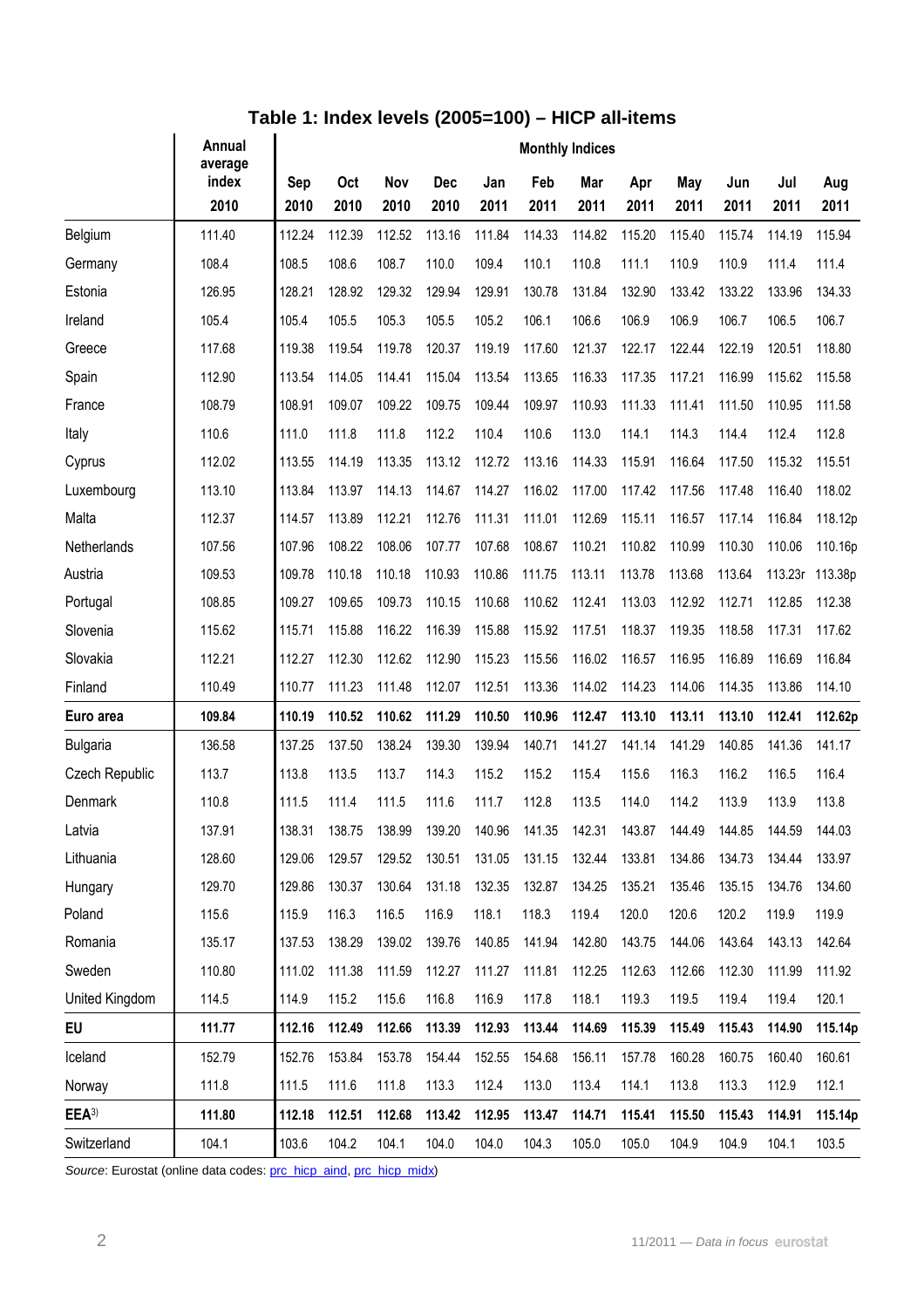|                 | 12-month<br>average rates |                  | <b>Annual rates</b> |             |             |             |                    |             |             |             |             |             |             |             |                  |
|-----------------|---------------------------|------------------|---------------------|-------------|-------------|-------------|--------------------|-------------|-------------|-------------|-------------|-------------|-------------|-------------|------------------|
|                 | Dec<br>2010               | Aug<br>2011      | Aug<br>2010         | Sep<br>2010 | Oct<br>2010 | Nov<br>2010 | <b>Dec</b><br>2010 | Jan<br>2011 | Feb<br>2011 | Mar<br>2011 | Apr<br>2011 | May<br>2011 | Jun<br>2011 | Jul<br>2011 | Aug<br>2011      |
| Belgium         | 2.3                       | 3.4              | 2.4                 | 2.9         | 3.1         | 3.0         | 3.4                | 3.7         | 3.5         | 3.5         | 3.3         | 3.1         | 3.4         | 4.0         | 3.4              |
| Germany         | 1.2                       | 2.1              | 1.0                 | 1.3         | 1.3         | 1.6         | 1.9                | 2.0         | 2.2         | 2.3         | 2.7         | 2.4         | 2.4         | 2.6         | 2.5              |
| Estonia         | 2.7                       | 5.1              | 2.8                 | 3.8         | 4.5         | 5.0         | 5.4                | 5.1         | 5.5         | 5.1         | 5.4         | 5.5         | 4.9         | 5.3         | 5.6              |
| Ireland         | $-1.6$                    | 0.4              | $-1.2$              | $-1.0$      | $-0.8$      | $-0.8$      | $-0.2$             | 0.2         | 0.9         | 1.2         | 1.5         | 1.2         | 1.1         | 1.0         | 1.0              |
| Greece          | 4.7                       | 4.0              | 5.6                 | 5.7         | 5.2         | 4.8         | 5.2                | 4.9         | 4.2         | 4.3         | 3.7         | 3.1         | 3.1         | 2.1         | 1.4              |
| Spain           | 2.0                       | 3.0              | 1.6                 | 2.8         | 2.5         | 2.3         | 2.9                | 3.0         | 3.4         | 3.3         | 3.5         | 3.4         | 3.0         | 3.0         | 2.7              |
| France          | 1.7                       | 2.0              | 1.6                 | 1.8         | 1.8         | 1.8         | 2.0                | 2.0         | 1.8         | 2.2         | 2.2         | 2.2         | 2.3         | 2.1         | 2.4              |
| Italy           | 1.6                       | 2.3              | 1.8                 | 1.6         | 2.0         | 1.9         | 2.1                | 1.9         | 2.1         | 2.8         | 2.9         | 3.0         | 3.0         | 2.1         | 2.3              |
| Cyprus          | 2.6                       | 3.2              | 3.4                 | 3.6         | 3.2         | 1.7         | 1.9                | 3.0         | 3.1         | 3.2         | 3.5         | 4.1         | 4.5         | 3.5         | 2.7              |
| Luxembourg      | 2.8                       | 3.4              | 2.5                 | 2.6         | 2.9         | 2.5         | 3.1                | 3.4         | 3.9         | 4.0         | 4.0         | 3.8         | 3.8         | 3.2         | 3.7              |
| Malta           | 2.0                       | 2.8p             | 3.0                 | 2.4         | 2.2         | 3.4         | 4.0                | 3.3         | 2.7         | 2.8         | 2.4         | 2.5         | 3.1         | 2.2         | 2.3p             |
| Netherlands     | 0.9                       | 2.1 <sub>p</sub> | 1.2                 | 1.4         | 1.4         | 1.4         | 1.8                | 2.0         | 2.0         | 2.0         | 2.2         | 2.4         | 2.5         | 2.9         | 2.8p             |
| Austria         | 1.7                       | 2.9 <sub>p</sub> | 1.6                 | 1.7         | 2.0         | 1.8         | 2.2                | 2.5         | 3.1         | 3.3         | 3.7         | 3.7         | 3.7         | 3.8         | 3.7 <sub>p</sub> |
| Portugal        | 1.4                       | 3.1              | 2.0                 | 2.0         | 2.3         | 2.2         | 2.4                | 3.6         | 3.5         | 3.9         | 4.0         | 3.7         | 3.3         | 3.0         | 2.8              |
| Slovenia        | 2.1                       | 1.9              | 2.4                 | 2.1         | 2.1         | 1.6         | 2.2                | 2.3         | 2.0         | 2.4         | 2.0         | 2.4         | 1.6         | 1.1         | 1.2              |
| Slovakia        | 0.7                       | 2.9              | 1.1                 | 1.1         | 1.0         | 1.0         | 1.3                | 3.2         | 3.5         | 3.8         | 3.9         | 4.2         | 4.1         | 3.8         | 4.1              |
| Finland         | 1.7                       | 3.0              | 1.3                 | 1.4         | 2.3         | 2.4         | 2.8                | 3.1         | 3.5         | 3.5         | 3.4         | 3.4         | 3.4         | 3.7         | 3.5              |
| Euro area       | 1.6                       | 2.4p             | 1.6                 | 1.9         | 1.9         | 1.9         | 2.2                | 2.3         | 2.4         | 2.7         | 2.8         | 2.7         | 2.7         | 2.5         | 2.5p             |
| <b>Bulgaria</b> | 3.0                       | 3.8              | 3.2                 | 3.6         | 3.6         | 4.0         | 4.4                | 4.3         | 4.6         | 4.6         | 3.3         | 3.4         | 3.5         | 3.4         | 3.1              |
| Czech Republic  | 1.2                       | 1.9              | 1.5                 | 1.8         | 1.8         | 1.9         | 2.3                | 1.9         | 1.9         | 1.9         | 1.6         | 2.0         | 1.9         | 1.9         | 2.1              |
| Denmark         | 2.2                       | 2.7              | 2.3                 | 2.5         | 2.4         | 2.5         | 2.8                | 2.6         | 2.6         | 2.5         | 2.8         | 3.1         | 2.9         | 3.0         | 2.4              |
| Latvia          | $-1.2$                    | 3.3              | $-0.4$              | 0.3         | 0.9         | 1.7         | 2.4                | 3.5         | 3.8         | 4.1         | 4.3         | 4.8         | 4.7         | 4.2         | 4.6              |
| Lithuania       | 1.2                       | 3.6              | 1.8                 | 1.8         | 2.6         | 2.5         | 3.6                | 2.8         | 3.0         | 3.7         | 4.4         | 5.0         | 4.8         | 4.6         | 4.4              |
| Hungary         | 4.7                       | 4.0              | 3.6                 | 3.7         | 4.3         | 4.0         | 4.6                | 4.0         | 4.2         | 4.6         | 4.4         | 3.9         | 3.5         | 3.1         | 3.5              |
| Poland          | 2.7                       | 3.4              | 1.9                 | 2.5         | 2.6         | 2.6         | 2.9                | 3.5         | 3.3         | 4.0         | 4.1         | 4.3         | 3.7         | 3.6         | 4.0              |
| Romania         | 6.1                       | 7.3              | 7.6                 | 7.7         | 7.9         | 7.7         | 7.9                | 7.0         | 7.6         | 8.0         | 8.4         | 8.5         | 8.0         | 4.9         | 4.3              |
| Sweden          | 1.9                       | 1.6              | 1.1                 | 1.5         | 1.6         | 1.7         | 2.1                | 1.4         | 1.2         | 1.4         | 1.8         | 1.7         | 1.5         | 1.6         | $1.6\,$          |
| United Kingdom  | 3.3                       | 4.0              | 3.1                 | 3.1         | 3.2         | 3.3         | 3.7                | 4.0         | 4.4         | 4.0         | 4.5         | 4.5         | 4.2         | 4.4         | 4.5              |
| EU              | 2.1                       | 2.8p             | 2.0                 | 2.3         | 2.3         | 2.3         | 2.7                | 2.8         | 2.9         | 3.1         | 3.3         | 3.2         | 3.1         | 2.9         | 2.9 <sub>p</sub> |
| Iceland         | 7.5                       | 3.8              | 5.9                 | 5.1         | 4.6         | 3.8         | 3.5                | 2.2         | 2.3         | 2.3         | 3.1         | 4.3         | 4.8         | 5.2         | 5.0              |
| Norway          | 2.3                       | 1.5              | 1.7                 | 1.4         | 1.7         | 1.5         | 2.7                | 2.0         | 1.1         | 0.9         | 1.3         | 1.6         | 1.3         | 1.5         | 1.3              |
| <b>EEA</b>      | 2.1                       | 2.8p             | 2.0                 | 2.2         | 2.3         | 2.3         | 2.7                | 2.7         | 2.9         | 3.1         | 3.2         | 3.2         | 3.1         | 2.9         | 2.9 <sub>p</sub> |
| Switzerland     | 0.6                       | 0.3              | 0.2                 | 0.3         | 0.2         | 0.2         | 0.4                | 0.2         | 0.5         | $1.0$       | 0.1         | 0.3         | 0.6         | 0.3         | $-0.3$           |

# **Table 2: Inflation rates (in %) – HICP all-items**

Source: Eurostat (online data codes: [prc\\_hicp\\_mv12r,](http://ec.europa.eu/eurostat/product?code=prc_hicp_mv12r&mode=view) [prc\\_hicp\\_manr](http://ec.europa.eu/eurostat/product?code=prc_hicp_manr&mode=view))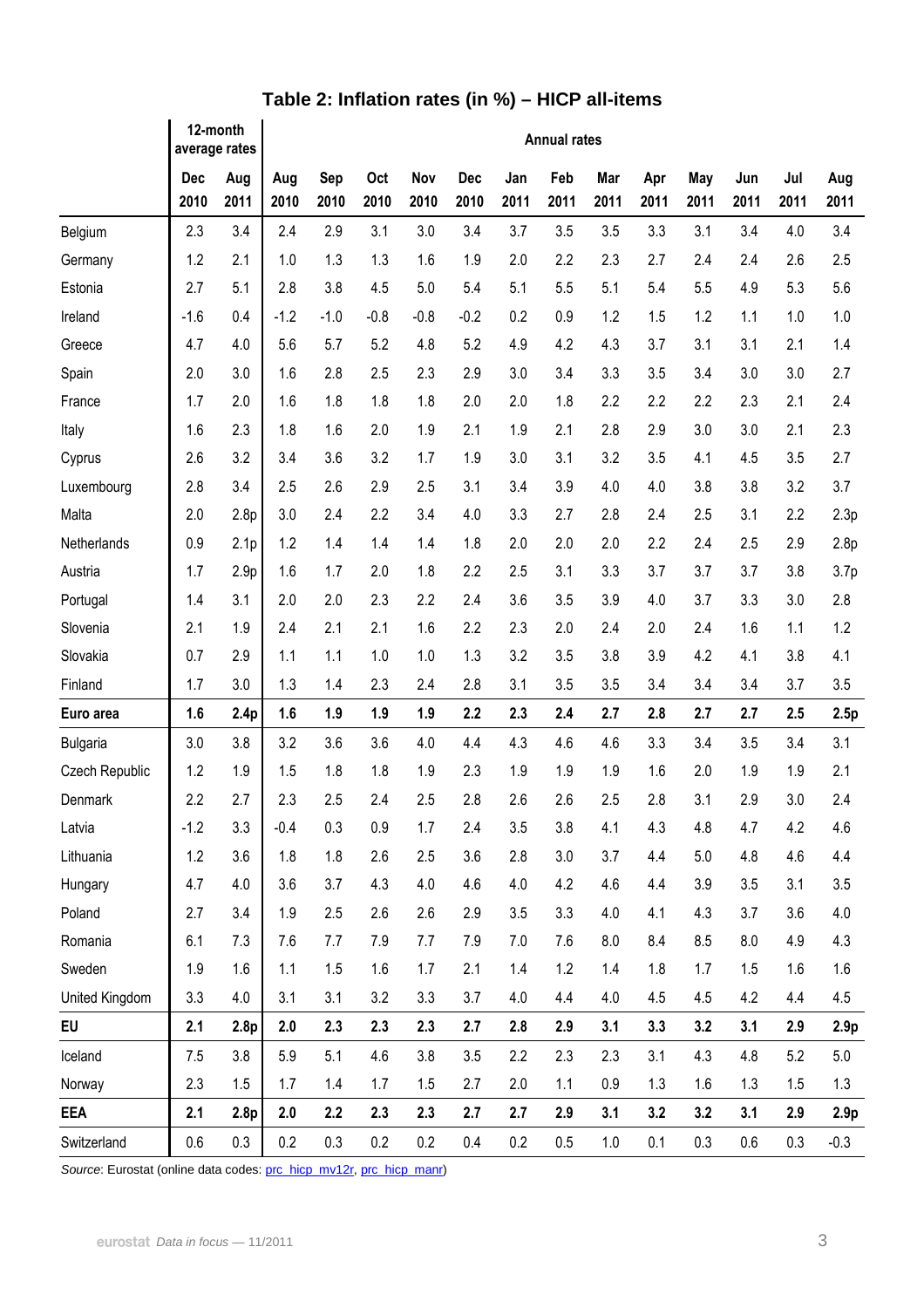| Aug 2011        | <b>Main categories</b> |                  |                  |         |                  |                  |                  |                  |                  |                  |        |                  |      |  |
|-----------------|------------------------|------------------|------------------|---------|------------------|------------------|------------------|------------------|------------------|------------------|--------|------------------|------|--|
|                 | $\bf{00}$              | 01               | 02               | 03      | 04               | 05               | 06               | 07               | 08               | 09               | 10     | 11               | 12   |  |
| Belgium         | 3.4                    | 2.4              | 0.5              | 1.1     | 9.7              | 1.2              | 0.3              | 6.6              | 0.1              | 0.2              | $-0.5$ | 2.6              | 3.0  |  |
| Germany         | 2.5                    | 2.8              | 2.3              | 1.8     | 4.1              | 0.8              | 0.8              | 4.6              | $-3.1$           | 1.1              | 0.6    | 1.7              | 1.1  |  |
| Estonia         | 5.6                    | 10.4             | 6.9              | 6.0     | 7.5              | 1.4              | 0.4              | 5.8              | $-9.1$           | 1.0              | 2.0    | 6.3              | 2.7  |  |
| Ireland         | 1.0                    | 1.4              | $-0.4$           | $-1.1$  | 2.7              | $-2.4$           | 3.3              | 3.5              | 1.0              | $-0.9$           | $-1.6$ | $-0.7$           | 4.2  |  |
| Greece          | 1.4                    | 2.7              | 1.7              | $-10.7$ | 8.6              | 0.7              | 0.8              | 3.4              | 0.0              | 0.2              | $-0.1$ | 0.6              | 1.6  |  |
| Spain           | 2.7                    | 1.6              | 5.6              | $-0.6$  | 7.0              | 1.1              | $-1.2$           | 7.5              | $-1.2$           | 0.1              | 2.2    | 1.6              | 2.4  |  |
| France          | 2.4                    | 3.0              | 3.7              | $-1.4$  | 4.6              | 1.6              | 0.6              | 4.7              | $-3.8$           | $-1.3$           | 2.1    | 2.9              | 2.0  |  |
| Italy           | 2.3                    | 2.1              | 3.7              | $-9.3$  | 5.2              | 1.5              | 6.9              | 7.0              | $-2.5$           | 0.2              | 1.7    | 1.8              | 3.1  |  |
| Cyprus          | 2.7                    | 2.3              | 9.4              | $-0.5$  | 7.2              | 2.2              | 3.4              | 5.2              | 2.4              | 0.9              | 3.3    | 1.5              | 0.9  |  |
| Luxembourg      | 3.7                    | 2.6              | 2.8              | 1.7     | 6.4              | 1.7              | 11.4             | 6.3              | 0.3              | 0.6              | 8.0    | 2.6              | 2.6  |  |
| Malta           | 2.3p                   | 3.8              | 4.2              | 4.7     | 3.0              | 0.8              | 1.5              | 8.6p             | $-9.3$           | 1.3              | 4.2    | $-0.1$           | 3.6  |  |
| Netherlands     | 2.8 <sub>p</sub>       | 2.2p             | 3.8 <sub>p</sub> | 0.8p    | 3.6p             | 1.1 <sub>p</sub> | 3.8 <sub>p</sub> | 4.7p             | 3.8 <sub>p</sub> | 1.3p             | 3.2p   | 2.8p             | 2.6p |  |
| Austria         | 3.7 <sub>p</sub>       | 3.9 <sub>p</sub> | 4.0 <sub>p</sub> | 1.5p    | 3.5p             | 1.5p             | 1.8 <sub>p</sub> | 6.5p             | 1.4p             | 2.9 <sub>p</sub> | 3.3p   | 4.7p             | 3.8p |  |
| Portugal        | 2.8                    | 1.4              | 8.0              | $-12.0$ | 4.8              | 1.4              | 4.5              | 8.7              | 2.5              | 0.4              | 2.2    | 0.0              | 2.1  |  |
| Slovenia        | 1.2                    | 3.5              | 2.7              | $-5.3$  | 6.3              | 1.3              | 1.0              | 1.9              | 2.6              | $-2.1$           | 1.0    | $-4.1$           | 2.0  |  |
| Slovakia        | 4.1                    | 5.3              | 4.1              | 2.5     | 7.6              | $-0.5$           | 3.9              | 6.1              | 0.2              | 0.2              | 4.6    | 2.0              | 3.7  |  |
| Finland         | 3.5                    | 6.2              | 0.5              | 3.1     | 6.8              | 2.3              | 1.4              | 4.0              | $-4.2$           | 0.3              | 4.0    | 5.1              | 2.8  |  |
| Euro area       | 2.5p                   | 2.6p             | 3.1 <sub>p</sub> | $-2.8p$ | 4.9p             | 1.2p             | 1.9 <sub>p</sub> | 5.6p             | $-1.8p$          | 0.4p             | 1.5p   | 2.0 <sub>p</sub> | 2.2p |  |
| <b>Bulgaria</b> | 3.1                    | 8.1              | 0.0              | 3.0     | 2.1              | $-0.3$           | 3.9              | 5.3              | $-1.3$           | $-4.6$           | 1.8    | 2.4              | 3.0  |  |
| Czech Republic  | 2.1                    | 4.9              | 3.0              | $-1.8$  | 4.8              | $-1.8$           | 2.2              | 2.8              | $-0.6$           | $-2.1$           | 2.4    | 0.5              | 1.0  |  |
| Denmark         | 2.4                    | 3.3              | 2.8              | 1.5     | 4.4              | 1.3              | 2.7              | 3.4              | 3.2              | $-1.3$           | 3.0    | 2.8              | 2.1  |  |
| Latvia          | 4.6                    | 8.4              | 4.2              | 4.9     | 6.1              | $-0.4$           | $-2.7$           | 7.8              | $-1.7$           | $-2.0$           | 1.5    | 3.0              | 1.9  |  |
| Lithuania       | 4.4                    | 8.4              | 0.9              | $-2.1$  | 8.9              | 0.6              | 2.1              | 8.8              | $-3.4$           | $-1.8$           | 2.4    | 2.3              | 1.5  |  |
| Hungary         | 3.5                    | 6.9              | $-0.5$           | 3.9     | 4.7              | 0.7              | 2.5              | 6.4              | 1.3              | $-0.4$           | $-0.9$ | 1.6              | 1.2  |  |
| Poland          | 4.0                    | 4.7              | 5.3              | $-1.0$  | 5.5              | 2.4              | 4.5              | 6.7              | 0.8              | 0.0              | 2.1    | 4.4              | 2.6  |  |
| Romania         | 4.3                    | 3.9              | 5.8              | $1.7$   | 6.6              | 1.4              | 0.8              | 11.7             | 0.3              | 2.4              | 3.9    | 2.6              | 1.1  |  |
| Sweden          | 1.6                    | 1.9              | 1.2              | 3.5     | 2.4              | $-0.9$           | 0.7              | 3.3              | $-1.6$           | $-1.0$           | 2.7    | 3.3              | 1.4  |  |
| United Kingdom  | 4.5                    | 6.2              | 9.8              | 4.0     | 5.1              | 5.8              | 3.4              | 7.4              | 3.4              | $-0.8$           | 5.3    | 4.6              | 2.8  |  |
| EU              | 2.9 <sub>p</sub>       | 3.4 <sub>p</sub> | 4.1 <sub>p</sub> | $-1.5p$ | 5.0 <sub>p</sub> | 1.8p             | 2.2p             | 5.9 <sub>p</sub> | $-0.9p$          | 0.0 <sub>p</sub> | 2.5p   | 2.6p             | 2.2p |  |
| Iceland         | 5.0                    | 5.5              | 3.8              | 1.1     | 11.7             | 1.2              | 0.3              | 10.1             | 6.8              | $-1.7$           | 5.6    | 3.6              | 3.2  |  |
| Norway          | 1.3                    | $-0.5$           | 6.8              | $-5.1$  | $-1.2$           | $-1.1$           | 2.0              | 2.5              | $-1.2$           | $-1.2$           | 2.4    | 2.9              | 2.7  |  |
| <b>EEA</b>      | 2.9 <sub>p</sub>       | 3.4 <sub>p</sub> | 4.2p             | $-1.5p$ | 5.0 <sub>p</sub> | 1.8p             | 2.2p             | 5.9 <sub>p</sub> | $-0.9p$          | 0.0 <sub>p</sub> | 2.5p   | 2.6p             | 2.3p |  |
| Switzerland     | $-0.3$                 | $-3.2$           | 3.1              | $-0.8$  | 2.3              | $-1.6$           | 0.2              | $1.0\,$          | 0.6              | $-7.4$           | 1.4    | 1.3              | 0.6  |  |

### **Table 3: Annual inflation rates (in %) for HICP main categories**

### **COICOP/HICP code of main categories**

 $\mathbf{r}$ 

- 00 HICP (all-items index) 06 Health<br>
01 Food and non-alcoholic beverages<br>
07 Transports Food and non-alcoholic beverages<br>
Alcoholic beverages and tobacco<br>
O8 Communications
- 02 Alcoholic beverages and tobacco 08 Communications<br>
03 Clothing and footwear 09 Recreation and culture
- 
- 03 Clothing and footwear<br>
04 Housing, water, electricity, gas and other fuels<br>
04 Housing, water, electricity, gas and other fuels<br>
10 Education 04 Housing, water, electricity, gas and other fuels<br>
05 Furnishings, household equipment and routine<br>
11 Restaurants and hotels
- 05 Furnishings, household equipment and routine 11 maintenance of the house 12
- 

Source: Eurostat (online data code: [prc\\_hicp\\_manr\)](http://ec.europa.eu/eurostat/product?code=prc_hicp_manr&mode=view)

- 
- 
- 
- 
- 
- 
- Miscellaneous goods and services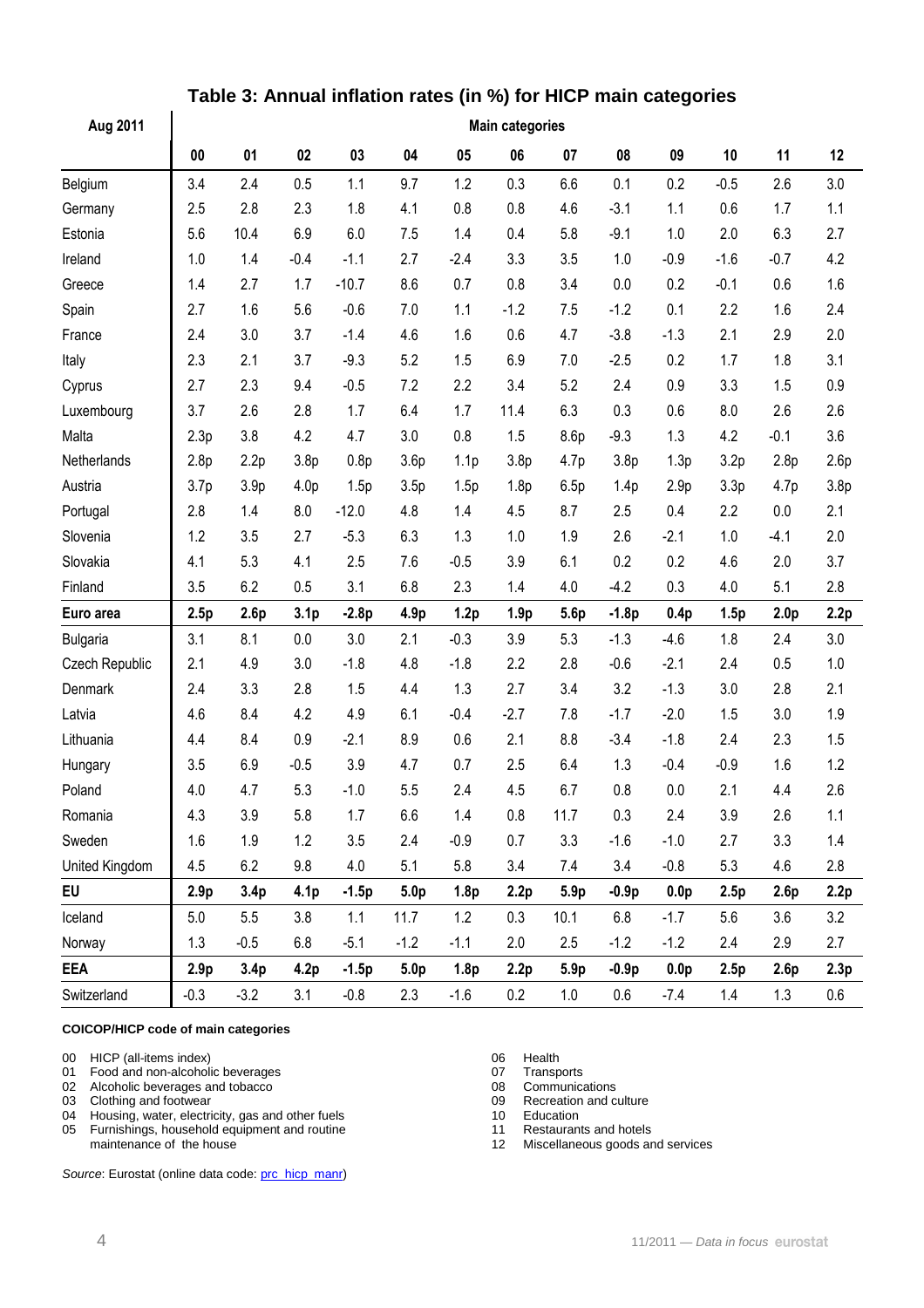|                 | HICP all-items excluding |                 |                                         |         |                                |         |                          |         |                 |         |        | <b>Energy</b> |         | Food, alcohol<br>and tobacco |  |
|-----------------|--------------------------|-----------------|-----------------------------------------|---------|--------------------------------|---------|--------------------------|---------|-----------------|---------|--------|---------------|---------|------------------------------|--|
|                 |                          | $\ldots$ energy | energy, food,<br>alcohol and<br>tobacco |         | energy,<br>unprocessed<br>food |         | energy,<br>seasonal food |         | tobacco         |         |        |               |         |                              |  |
|                 | Jul                      | Aug             | Jul                                     | Aug     | Jul                            | Aug     | Jul                      | Aug     | Jul             | Aug     | Jul    | Aug           | Jul     | Aug                          |  |
|                 | 2011                     | 2011            | 2011                                    | 2011    | 2011                           | 2011    | 2011                     | 2011    | 2011            | 2011    | 2011   | 2011          | 2011    | 2011                         |  |
| Belgium         | 110.70                   | 112.65          | 108.29                                  | 110.98  | 110.38                         | 112.70  | 110.55                   | 112.80  | 114.05          | 115.84  | 144.09 | 143.90        | 118.96  | 118.47                       |  |
| Germany         | 108.7                    | 108.9           | 107.5                                   | 107.7   | 108.6                          | 108.8   | 108.7                    | 108.9   | 111.2           | 111.2   | 133.9  | 132.8         | 114.1   | 114.0                        |  |
| Estonia         | 129.65                   | 129.43          | 121.26                                  | 121.68  | 128.86                         | 129.07  | 128.73                   | 128.96  | 132.62          | 133.00  | 167.39 | 172.43        | 147.37  | 145.81                       |  |
| Ireland         | 103.5                    | 103.6           | 102.4                                   | 102.5   | 103.9                          | 104.0   | 103.7                    | 103.8   | 105.2           | 105.5   | 137.6  | 139.3         | 107.8   | 107.9                        |  |
| Greece          | 116.41                   | 114.61          | 114.37                                  | 112.09  | 116.50                         | 114.63  | 116.49                   | 114.71  | 119.32          | 117.55  | 171.43 | 171.01        | 123.00  | 122.75                       |  |
| Spain           | 112.14                   | 112.21          | 109.80                                  | 110.03  | 111.72                         | 111.94  | 111.94                   | 112.17  | 114.82          | 114.79  | 147.08 | 146.00        | 118.94  | 118.48                       |  |
| France          | 109.14                   | 109.79          | 108.19                                  | 109.05  | 108.79                         | 109.57  | 109.06                   | 109.83  | 110.76          | 111.40  | 130.06 | 130.57        | 112.60  | 112.45                       |  |
| Italy           | 111.0                    | 111.4           | 109.6                                   | 110.1   | 110.9                          | 111.3   | 111.0                    | 111.5   | 112.0           | 112.4   | 128.3  | 129.0         | 116.1   | 116.2                        |  |
| Cyprus          | 111.37                   | 111.37          | 107.36                                  | 107.30  | 109.31                         | 109.22  | 110.21                   | 110.07  | 115.17          | 115.37  | 151.31 | 153.92        | 125.67  | 125.94                       |  |
| Luxembourg      | 114.36                   | 115.98          | 111.35                                  | 113.38  | 114.38                         | 116.09  | 114.42                   | 116.09  | 114.76          | 116.47  | 132.38 | 133.90        | 122.92  | 123.12                       |  |
| Malta           | 114.15                   | 115.39p         | 111.23                                  | 112.37p | 113.17                         | 114.20p | 113.63                   | 114.64p | 116.79          | 118.10p | 165.86 | 167.98        | 123.63  | 125.25                       |  |
| Netherlands     | 108.53r                  | 108.71p         | 106.85                                  | 107.11p | 108.17                         | 108.43p | 108.18r                  | 108.44p | 109.48r         | 109.54p | 123.33 | 122.70p       | 115.79  | 115.67p                      |  |
| Austria         | 111.66r                  | 111.84p         | 110.48r                                 | 110.74p | 111.45r                        | 111.73p | 111.55r                  | 111.81p | 113.13r 113.28p |         | 131.50 | 131.36p       | 117.57r | 117.33p                      |  |
| Portugal        | 110.08                   | 109.58          | 109.46                                  | 108.74  | 110.66                         | 110.07  | 110.28                   | 109.77  | 111.96          | 111.49  | 134.19 | 133.99        | 112.08  | 112.30                       |  |
| Slovenia        | 113.56                   | 113.62          | 108.42                                  | 108.41  | 112.79                         | 112.91  | 113.00                   | 113.16  | 116.36          | 116.67  | 143.67 | 145.84        | 129.55  | 129.86                       |  |
| Slovakia        | 113.93                   | 113.74          | 110.94                                  | 110.95  | 113.87                         | 113.95  | 113.15                   | 113.31  | 115.82          | 115.97  | 129.79 | 131.96        | 122.08  | 121.32                       |  |
| Finland         | 111.58                   | 111.87          | 109.70                                  | 110.08  | 111.60                         | 111.91  | 111.67                   | 111.99  | 113.59          | 113.83  | 144.09 | 143.54        | 117.96  | 117.92                       |  |
| Euro area       | 110.09                   | 110.35p         | 108.59                                  | 108.95p | 109.84                         | 110.21p | 110.00                   | 110.37p | 112.03          | 112.23p | 135.11 | 134.86p       | 115.68  | 115.54p                      |  |
| <b>Bulgaria</b> | 141.42                   | 141.20          | 132.10                                  | 132.02  | 143.85                         | 143.79  | 142.85                   | 142.82  | 136.90          | 136.71  | 140.93 | 140.94        | 163.01  | 162.48                       |  |
| Czech Republic  | 112.5                    | 112.4           | 107.1                                   | 107.2   | 113.1                          | 113.2   | 112.6                    | 112.7   | 114.3           | 114.1   | 143.7  | 143.8         | 124.8   | 124.0                        |  |
| <b>Denmark</b>  | 111.8                    | 111.9           | 109.2                                   | 109.3   | 111.7                          | 111.8   | 111.5                    | 111.6   | 113.5           | 113.4   | 131.2  | 130.3         | 121.5   | 121.2                        |  |
| Latvia          | 137.17                   | 136.47          | 120.44                                  | 120.60  | 135.68                         | 135.78  | 136.12                   | 136.27  | 140.39          | 139.81  | 201.36 | 201.89        | 171.58  | 168.87                       |  |
| Lithuania       | 127.58                   | 126.91          | 113.20                                  | 113.00  | 125.22                         | 124.91  | 126.95                   | 126.67  | 132.36          | 131.86  | 183.53 | 184.58        | 153.10  | 151.55                       |  |
| Hungary         | 129.85                   | 129.47          | 121.40                                  | 121.38  | 127.67                         | 127.72  | 128.16                   | 128.26  | 134.68          | 134.50  | 168.30 | 169.77        | 148.97  | 147.76                       |  |
| Poland          | 116.2                    | 116.0           | 110.1                                   | 110.3   | 115.6                          | 116.0   | 115.8                    | 116.2   | 118.0           | 118.0   | 145.0  | 146.2         | 128.9   | 127.7                        |  |
| Romania         | 139.63                   | 139.03          | 130.55                                  | 131.10  | 143.30                         | 143.74  | 140.07                   | 140.45  | 136.17          | 135.67  | 159.66 | 159.73        | 148.24  | 146.50                       |  |
| Sweden          | 109.85                   | 109.90          | 107.53                                  | 107.54  | 109.56                         | 109.59  | 109.71                   | 109.72  | 111.22          | 111.14  | 128.83 | 127.73        | 118.41  | 118.60                       |  |
| United Kingdom  | 115.6                    | 116.1           | 112.1                                   | 112.8   | 114.6                          | 115.2   | 115.0                    | 115.6   | 118.2           | 118.8   | 165.3  | 166.7         | 134.7   | 134.6                        |  |
| EU              | 112.17                   | 112.41p 109.66  |                                         | 110.05p | 111.77                         | 112.15p | 111.96                   | 112.35p | 114.16          | 114.38p | 140.56 | 140.60p       | 121.34  | 121.04p                      |  |
| Iceland         | 156.43                   | 156.87          | 155.47                                  | 155.72  | 156.84                         | 157.12  | 156.11                   | 156.44  | 160.29          | 160.50  | 203.54 | 201.17        | 160.06  | 161.20                       |  |
| Norway          | 110.4                    | 109.6           | 108.7                                   | 108.1   | 110.8                          | 110.1   | 110.3                    | 109.6   | 112.6           | 111.7   | 134.8  | 133.0         | 116.9   | 115.5                        |  |
| <b>EEA</b>      | 112.18                   | 112.41p 109.69r |                                         | 110.06p | 111.79                         |         | 112.16p 111.98r          | 112.35p | 114.17          | 114.38p | 140.62 | 140.65p       | 121.33  | 121.02p                      |  |
| Switzerland     | 103.0                    | 102.5           | 103.2                                   | 102.7   | 103.3                          | 102.7   | 103.2                    | 102.6   | 104.0           | 103.3   | 119.3  | 117.5         | 101.6   | 101.2                        |  |

### **Table 4: Index levels (2005=100) - some special aggregates**

Source: Eurostat (online data code: [prc\\_hicp\\_midx\)](http://ec.europa.eu/eurostat/product?code=prc_hicp_midx&mode=view)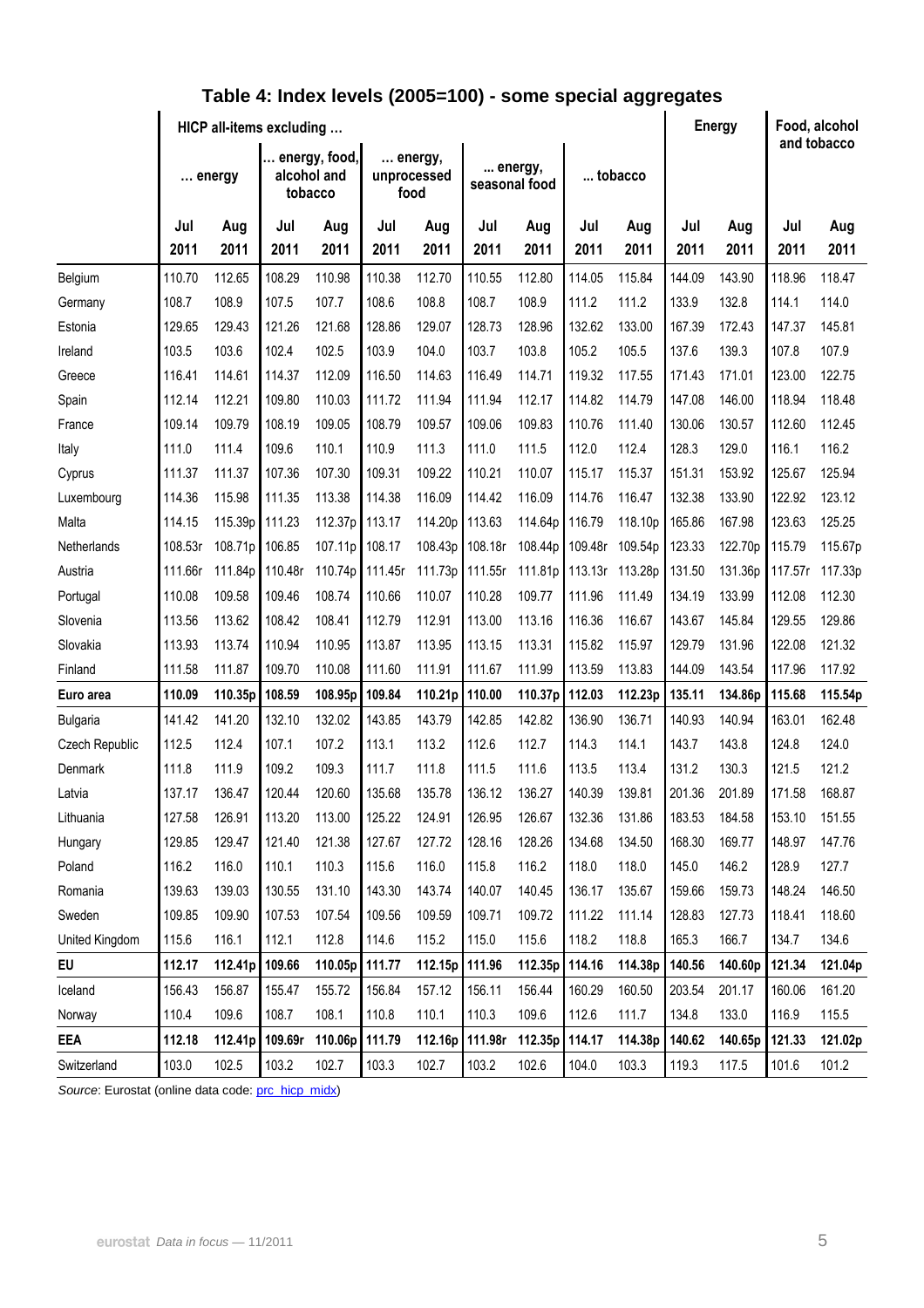### **Comments**

- 1. Euro area inflation is measured by the MUICP ('Monetary Union Index of Consumer Prices' as defined in Council Regulation (EC) No 2494/95 of 23 October 1995) which is the official euro area aggregate. The euro area initially included Belgium, Germany, Ireland, Spain, France, Italy, Luxembourg, the Netherlands, Austria, Portugal and Finland. Greece was included from January 2001, Slovenia from January 2007, Cyprus and Malta from January 2008, Slovakia from January 2009 and Estonia from January 2011. New Member States are integrated into the MUICP using a chain index formula.
- 2. EU inflation is measured by the EICP ('European Index of Consumer Prices' as defined in Council Regulation (EC) No 2494/95 of 23 October 1995) which is the official EU aggregate. The EU included 15 Member States until April 2004, 25 Member States from May 2004 until December 2006 and 27 Member States from January 2007. New Member States are integrated into the EICP using a chain index formula.
- 3. EEA inflation is measured by the EEAICP ('European Economic Area Index of Consumer Prices'). It is computed using data for Iceland and Norway in addition to the EU Member States.

#### **Flags**

p provisional r revised : not available

### **Methodology**

### **Measures of inflation**

An annual rate measures the price change between the current month and the same month of the previous year. This measure is responsive to recent changes in price levels but can be influenced by one-off effects in either month.

A 12-month average rate overcomes this volatility by comparing average Harmonised Indices of Consumer Prices (HICPs) in the latest 12 months to the average of the previous 12 months. This measure is less sensitive to transient changes in prices.

### **HICPs designed for international comparison**

Harmonised Indices of Consumer Prices (HICPs) are harmonised inflation figures required under the Treaty on the Functioning of the European Union. They are designed for international comparison of consumer price inflation.

The MUICP is used by, among others, the European Central Bank (ECB) as a main indicator for monetary policy management for the euro area (see [ECB press release,](http://www.ecb.int/press/pr/date/2003/html/pr030508_2.en.html) 8 May 2003).

The Member States' HICPs are supplied by the National Statistical Institutes; the MUICP, EICP and EEAICP are compiled by Eurostat. HICPs are computed as annual chain indices allowing weights to be changed each year. HICP aggregates are calculated as weighted averages of the HICPs using the weights of the countries and sub-indices concerned. The weight of a country is its share of the household final monetary consumption expenditure in the total of the country group. For the MUICP this is expressed in euro, for the EICP and the EEAICP it is expressed in Purchasing Power Standards. The MUICP is treated as a single entity within the EICP and EEAICP starting from 1999.

### **Additional information**

About 100 MUICP, EICP, EEAICP and HICP sub-indices and over 30 special aggregates with corresponding weights and inflation rates are available in Eurostat's database:

<http://epp.eurostat.ec.europa.eu/portal/page/portal/hicp/data/database>

More information on methods and data can be found on the HICP section of the Eurostat website:

<http://epp.eurostat.ec.europa.eu/portal/page/portal/hicp/introduction>

Starting with the index of January 2011 a new regulation that defines how seasonal products are to be treated in the HICP has come into force, and may have an effect on the continuity of the affected HICP series. At the level of the allitems index for the euro area, the EU and most Member States, the impact of the implementation of this new regulation is not significant. For further information on the change in the method and its impact please see:

[http://epp.eurostat.ec.europa.eu/portal/page/portal/hicp/documents\\_pub/HICP\\_SP\\_info\\_note\\_annex\\_2011.pdf](http://epp.eurostat.ec.europa.eu/portal/page/portal/hicp/documents_pub/HICP_SP_info_note_annex_2011.pdf)